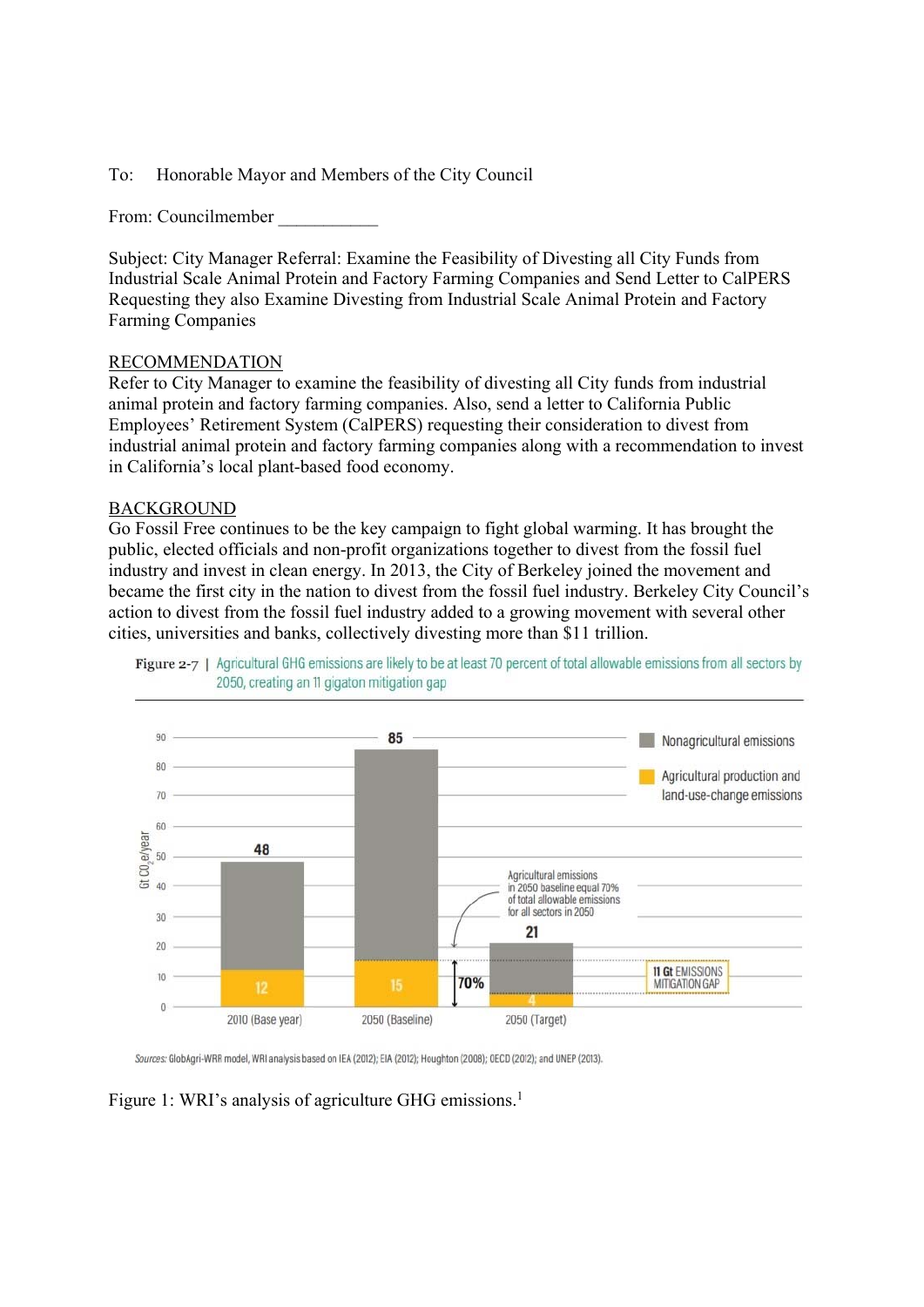Several reports are now suggesting that the livestock industry is one of the biggest threats in our goal of keeping the average global surface temperature below 2 degrees Celsius by 2050. According to the World Resource Institute (WRI), agriculture is expected to contribute 70% of the allowable greenhouse gas (GHG) emissions by 2050, risking the Paris Agreement.<sup>1</sup> Animal agriculture accounts for approximately  $60\%$  of agriculture emissions.<sup>2,3</sup> Therefore, the agriculture industry can meet the Paris Agreement goal of limiting GHG emission to four Gigatons of Carbon dioxide per year  $(GtCO2/year)^1$  only by addressing animal agriculture. The Institute of Agriculture and Trade Policy (IATP) reported that the top 5 meat and dairy companies alone emit more GHG emissions than Exxon-Mobile, Shell or BP.<sup>4</sup>

Moreover, the loss of tropical forests contributes 4.8 GtCO2/year (8-10% of all anthropogenic emissions).<sup>5</sup> Industrial animal agriculture is the leading cause of this tropical deforestation and it accounts for 80% of Amazonian deforestation.<sup>6</sup> Amazon forests are the home of 10% of the world's known species, and its deforestation is destructive for native wildlife.<sup>7</sup> Deforestation forces wildlife to live closer to human populations, with increased risk of spreading zoonotic diseases like Ebola and COVID-19. Moreover, the livestock industry uses 77% of agricultural land to provide only 18% and 37% of global calories and protein supply, respectively.<sup>8</sup> According to WRI, it will require 593 million hectares of extra agriculture land, which is twice the size of India, in order to supply 56% of increased crop calorie demand by  $2050$ .<sup>1</sup> As a result, the status quo will destroy our remaining tropical forests, with subsequent impacts on wildlife, and worsened issues for world hunger.



Figure 2: IATP's reporting of GHG emissions from the top five meat and dairy companies.<sup>4</sup>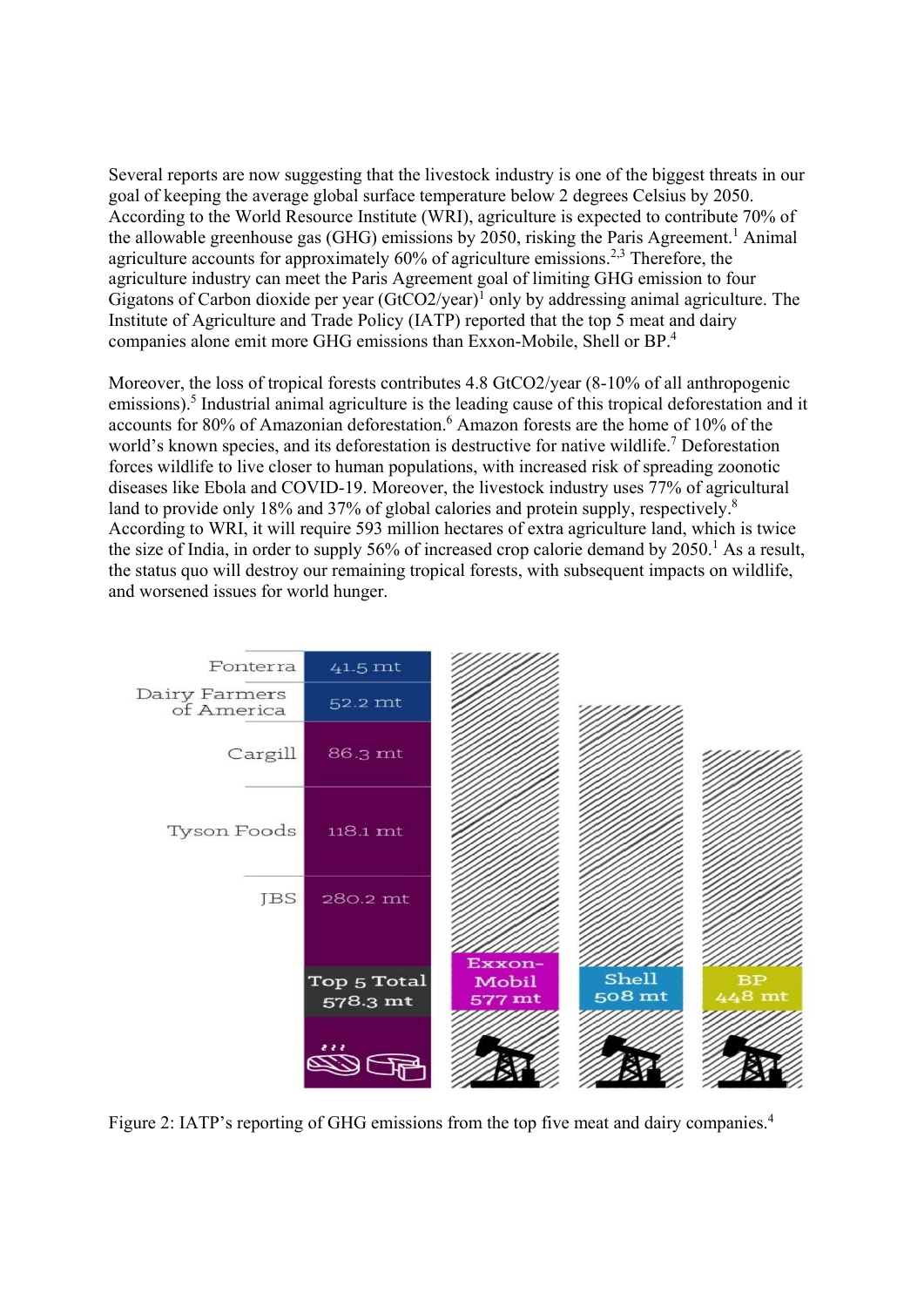Several organizations have now launched animal factory farming divestment campaigns along with educating investors on the potential risk of environmental, social and governance (ESG) issues. Farm Animal Investment Risk & Return (FIARR) has recently published a report to educate investors on 28 ESG issues ranging from GHG emissions, global pandemics, and policy changes towards government subsidies.<sup>9</sup> The World Bank's International Finance Corporation (IFC) funding of Quinto-based Pronaca is an example of ESG issues associated with industrialscale animal farming.<sup>10</sup> IFC has funded Pronaca \$120 million between 2004 to 2013, ignoring the impact on local communities, public health, air and water quality, and local economies.<sup>10</sup> Now, IFC is urged by several public interest groups, led by Sinergia Animal, to divest from industrial animal farming. $11$ 

Financial entities like Storebrand have already recognized ESG issues within industrial animal farming and have started to divest from companies like JBS and Cargill.<sup>12</sup> In the U.S., Senator Corey Booker has introduced the Farm System Reform Act (FSRA) to phase out animal factory farms. This bill is cosponsored by Senators Bernie Sanders and Elizabeth Warren. House Representative Ro Khanna has introduced a companion bill with several cosponsors including House Representative Barbara Lee. This bill has also gained strong support from environmental groups like Sierra Club. Currently, government programs play an important role in the industry's revenue.



Figure 3: Aerial view of Pronaca farms, Ecuador. 10

Industrial animal agriculture imposes extreme threats to various aspects of our society and environment. Therefore, the City of [Name of Your City] will be in alignment with ESG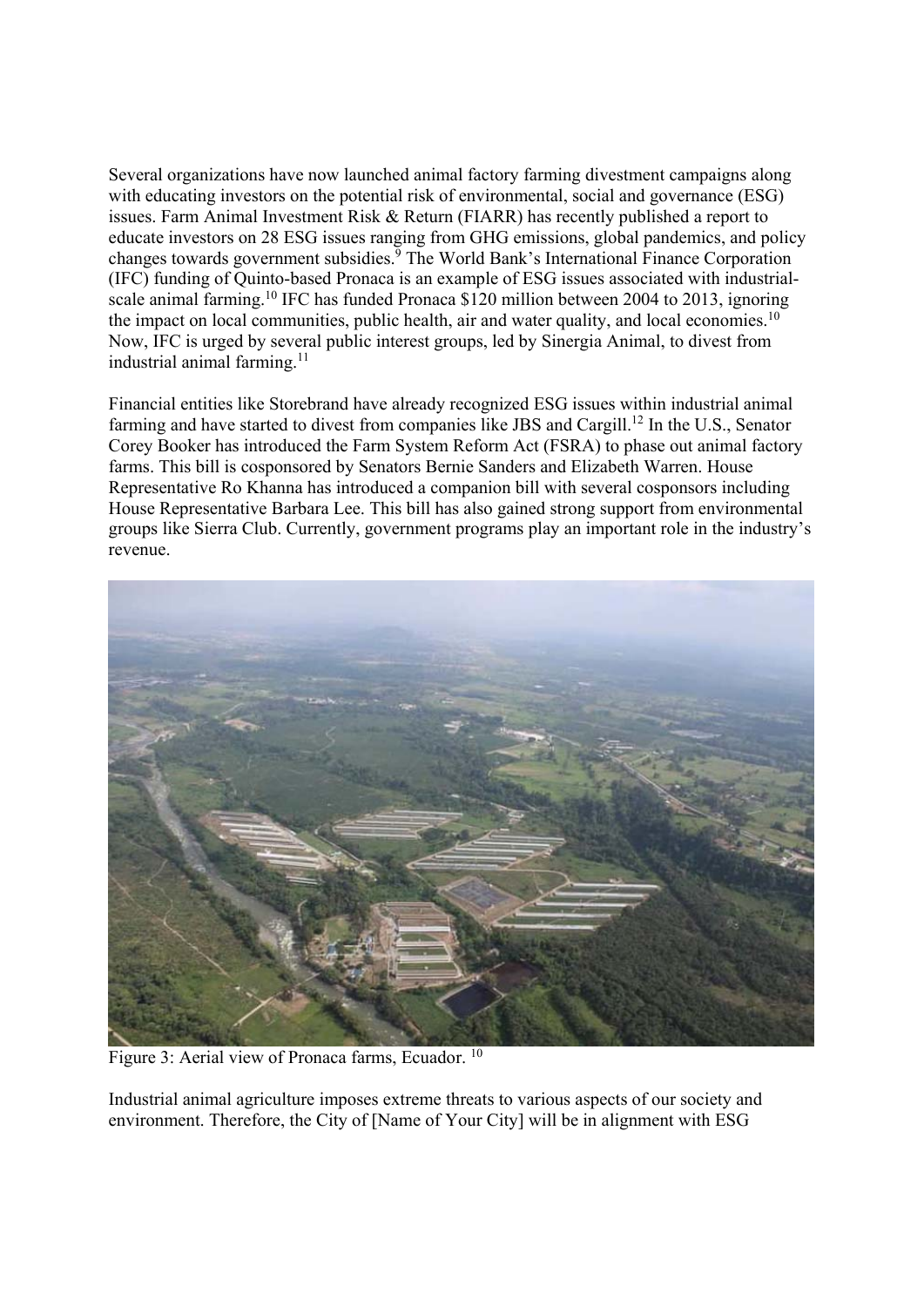principles by divesting from industrial animal protein and factory farming companies. The City of [Name of Your City] provides retirement benefits through California Public Employees' Retirement System (CalPERS) and deposits funds on behalf of their employees. CalPERS financial report 2019-20 reveals \$679 million worth of investments in industrial animal protein companies.14 The investment portfolio includes more than \$200 million in the world's two largest industrial meat producers, JBS and Tyson.<sup>14</sup> The majority of the other invested companies are also listed in FAIRR's ESG risk index. CalPERS' investment in industrial animal protein and factory farming companies is contrary to the ESG principles. As a result, the City of [Name of Your City] should send a letter to CalPERS urging them to consider divesting from industrial animal protein and factory farming companies. The letter should also recommend consideration for investing in California's local plant-based economy. The sustainable plant-based industry is expected to grow 12% annually and is anticipated to reach more than \$70 billion market value by 2027.13 California is the home of several innovative plant-based companies and, therefore, provides a strong opportunity to create green jobs along with an attractive return on investment.

The City should also send a copy of this resolution to CalPERS along with the divestment letter.



CalPERS Investment in Industrial Scale Animal Protein Companies

 $20^{14}$ 

FINANCIAL IMPLICATIONS

FAIRR investment report, 2016

https://cdn.fairr.org/2019/01/09115647/FAIRR\_Report\_Factory\_Farming\_Assessing\_Investment Risks.pdf?fbclid=IwAR1Pra5Ugm60C9qFBhufoHhO9veaFtLYMlkmHTK0Cs\_79KhcEjUAqi wgZQc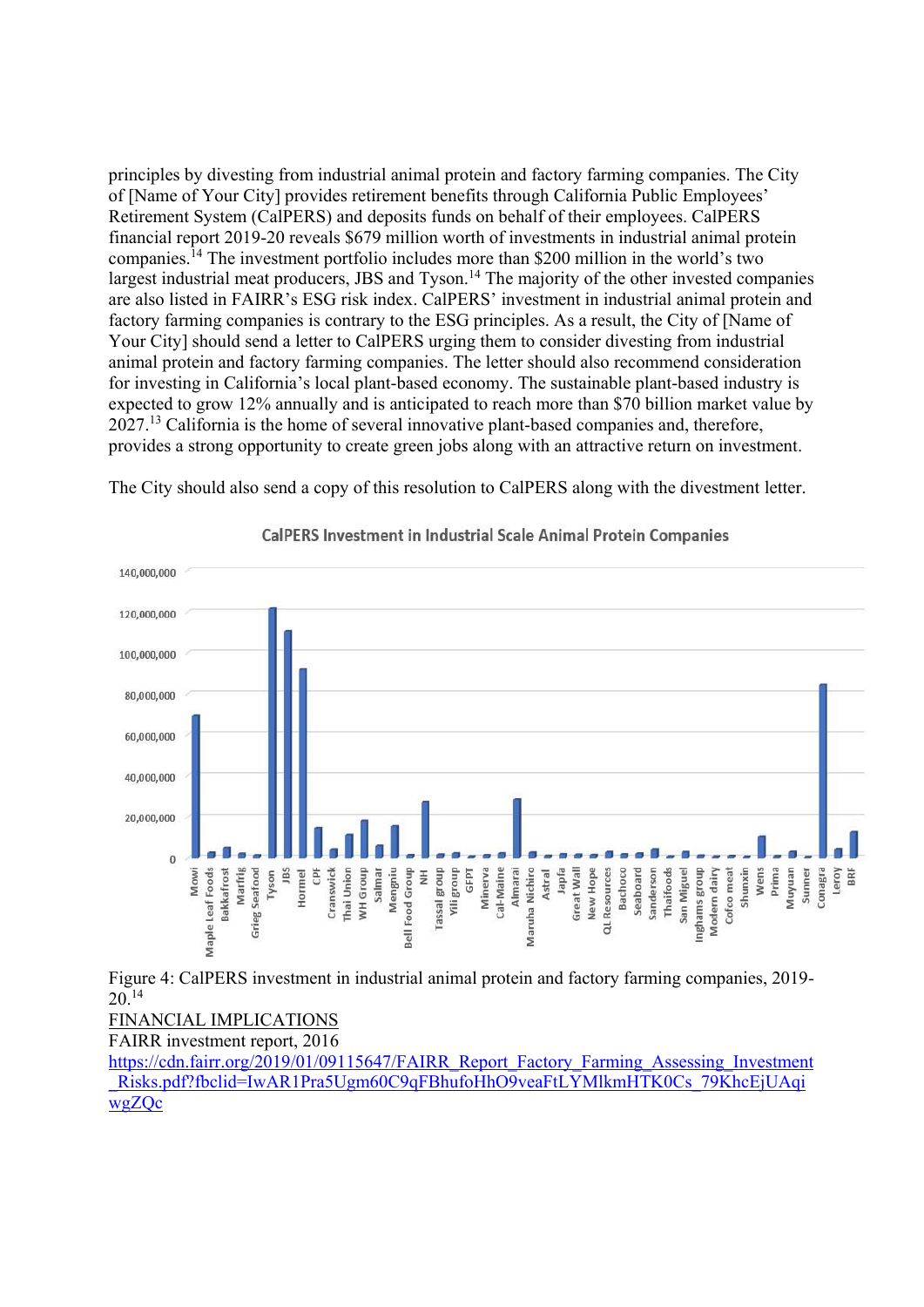## ENVIRONMENTAL SUSTAINABILITY

Divesting from industrial animal protein and factory farming companies can provide several environmental benefits, including reduction in GHG emissions and conserving natural resources like land and water.

# CONTACT PERSONS

### ATTACHMENTS:

- 1. Letter to CalPERS
- 2. Municipal Resolution

## REFERENCES

- 1. https://research.wri.org/wrr-food
- 2. https://www.epa.gov/ghgemissions/global-greenhouse-gas-emissions-data
- 3. http://www.fao.org/3/i3437e/i3437e00.htm
- 4. https://www.iatp.org/emissions-impossible
- 5. https://www.wri.org/blog/2018/10/numbers-value-tropical-forests-climate-changeequation
- 6. https://wwf.panda.org/discover/knowledge\_hub/where\_we\_work/amazon/amazon\_threats /unsustainable\_cattle\_ranching/?#:~:text=The%20hidden%20costs%20of%20burgers&te xt=Extensive%20cattle%20ranching%20is%20the,2008).
- 7. https://www.conservation.org/places/amazonia
- 8. https://ourworldindata.org/land-use
- 9. https://cdn.fairr.org/2019/01/09115647/FAIRR\_Report\_Factory\_Farming\_Assessing\_Inv estment\_Risks.pdf?fbclid=IwAR1Pra5Ugm60C9qFBhufoHhO9veaFtLYMlkmHTK0Cs 79KhcEjUAqiwgZQc
- 10. https://news.mongabay.com/2020/07/world-bank-funded-factory-farms-dogged-byalleged-environmentalabuses/?fbclid=IwAR2jnwS3sPX66pTI5jn0S2PdKNCbM\_KeDYWsOVfYaw9w7CDYx drXyG1MJlg
- 11. https://plantbasednews.org/news/environment/banks-told-stop-funding-factory-farming/
- 12. https://www.pivotfood.org/facts/
- 13. https://www.prnewswire.com/news-releases/plant-based-food-market-worth-74-2-billionby-2027--exclusive-report-by-meticulous-research-301094884.html
- 14. https://www.calpers.ca.gov/docs/forms-publications/annual-investment-report-2020.pdf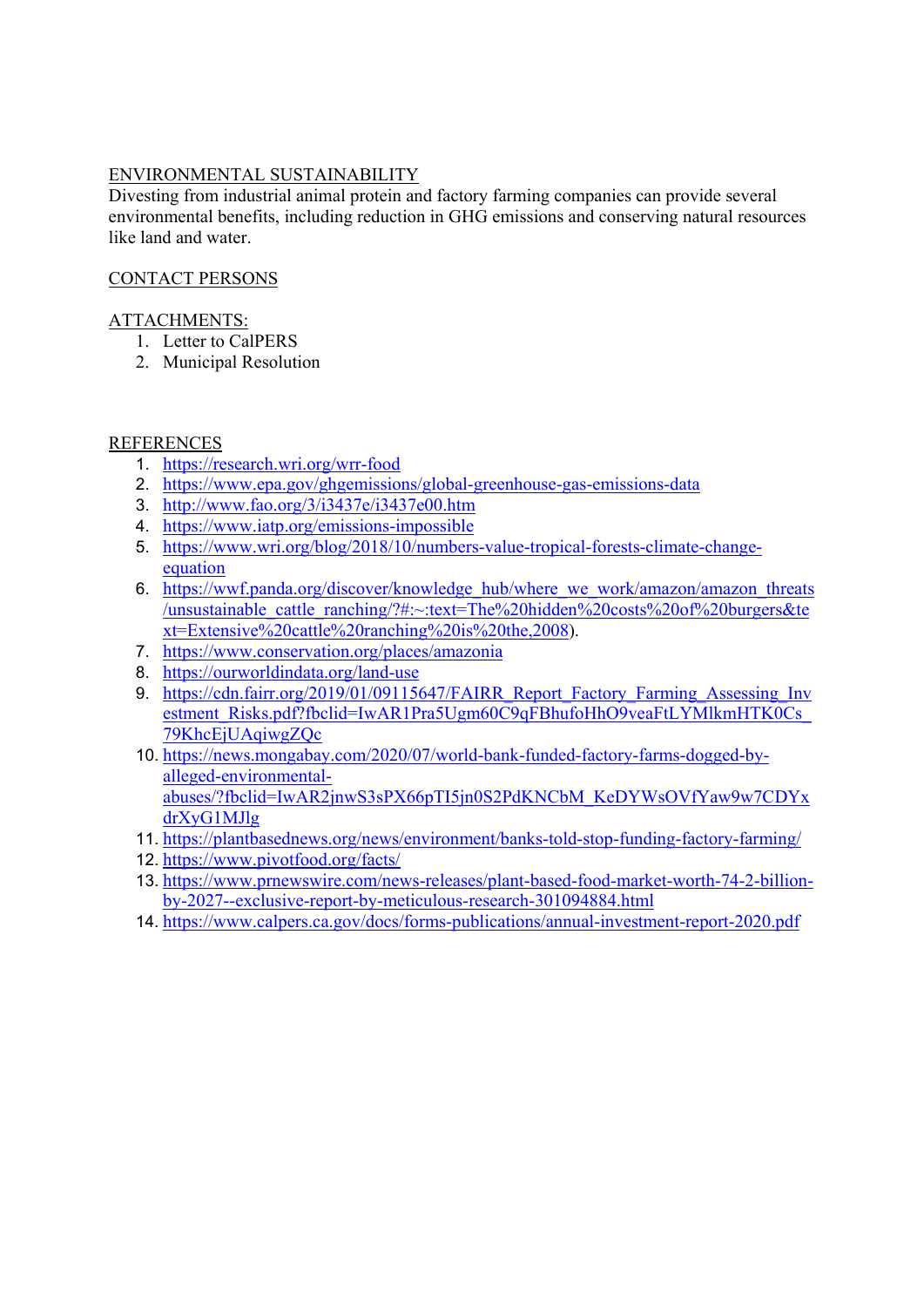Dear members of California Public Employees' Retirement System,

We, the City of [Name of Your City], request to immediately cease any new investment in industrial animal protein and factory farming companies and begin the process of divesting our CalPERS portfolio from said companies.

World Resource Institute reports that the agriculture sector is expected to contribute 70% of allowable greenhouse gas (GHG) emissions by 2050 and animal agriculture accounts for approximately 60% of agricultural GHG emissions. The world's five largest meat and dairy companies generate more GHG emissions than Exxon Mobile, Shell or BP. Therefore, the divestment from industrial animal protein and factory farming companies is an inevitable step in order to meet the Paris Agreement and to protect our local communities against the existential threat of global warming.

Industrial animal farming is also the leading cause of Amazon rainforest destruction. This deforestation further releases GHG emissions and speeds up global warming. It is also destroying wildlife along with increasing the risk of zoonotic diseases like Ebola and COVID-19. Globally, 83% of farmland is being used to provide only 18% and 37% of the global calorie and protein supply, respectively. If our food trends are not shifted to plant-based agriculture, it will require 593 million hectares (twice the size of India) of extra agricultural land by 2050 with subsequent negative impacts on the remaining forests, wildlife, public health and world hunger.

Several organizations have launched campaigns to divest from industrial animal protein and factory farming companies. Farm Animal Investment Risk & Return (FAIRR) has released a report to educate investors on 28 environmental, social and governance (ESG) issues associated with industrial animal protein companies. These ESG issues range from GHG emissions, zoonotic outbreaks, and changes in government subsidies. It also indicates the future investment risk as described in FAIRR's assessment report (attached under the section of Financial Implication).

Therefore, we recommend evaluation of details shared in this item and consider divesting from industrial animal protein companies, starting with the world's 60 largest animal protein companies listed in FAIRR ESG risk index (https://www.fairr.org/index/). We also positively recommend considering future investment in California's growing local plant-based market to create green jobs and strengthening the State's economy.

Sincerely,

[Name of Your City] City Council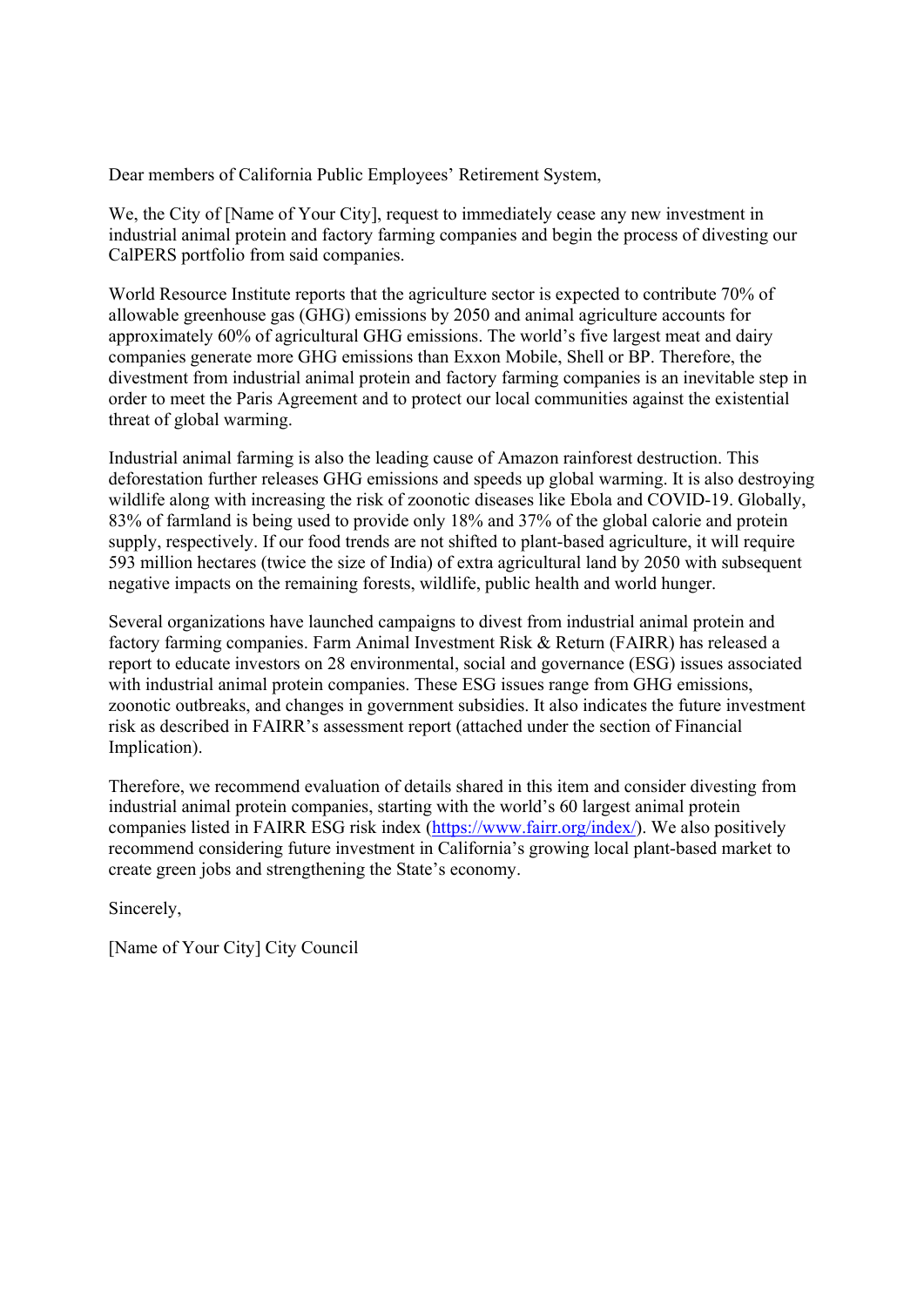### RESOLUTION NO. ##,###-N.S.

# RESOLUTION URGING THE CITY OF [NAME OF YOUR CITY] TO BEGIN TO DIVEST FROM INDUSTRIAL ANIMAL PROTEIN AND FACTORY FARMING COMPANIES

WHEREAS, The climate crisis is a serious threat to our current and future generations here in [Name of Your City] and around the world; and

WHEREAS, The Intergovernmental Panel on Climate Change's (IPCC) Fifth Assessment Report found that Agriculture, Forestry and Land use generate 24% of all anthropogenic greenhouse gas (GHG) emissions; and

WHEREAS, The World Resource Institute reports that Agriculture is expected to generate 70% of the total allowable GHG emissions by 2050, risking the Paris Agreement; and

WHEREAS, Animal farming accounts for almost 60% of agricultural GHG emissions; and

WHEREAS, the Institute of Agriculture and Trade Policy (IATP) reports that the top five meat and dairy companies generate more GHG emissions than Exxon Mobile, Shell or BP; and

WHEREAS, Loss of tropical forests account for 8-10% (4.8 GtCO2/year) of total anthropogenic GHG emissions and animal agriculture is the leading cause of this tropical deforestation; and

WHEREAS, Animal agriculture accounts for 80% of Amazonian deforestation; and

WHEREAS, Amazon rainforests harbor the world's 10% of known species and destruction of wildlife is associated with spreading zoonotic diseases like Ebola and COVID-19; and

WHEREAS, Animal agriculture is already occupying 77% of the world's agricultural land but provides only 18% and 37% of global calorie and protein supply, respectively; and

WHEREAS, Almost 593 million hectares of extra agricultural land, twice the size of India, will be required to meet a 56% increase in calorie demand for the growing population by 2050; and

WHEREAS, More than 800 people around the world suffer from world hunger in the 21<sup>st</sup> century; and

WHEREAS, Industrial animal agriculture will continue to destroy the remaining forests, wildlife and further worsen the food security for growing populations; and

WHEREAS, The City of [Name of Your City] deposits funds to CalPERS on behalf of its public employees; and

WHEREAS, CalPERS' financial report 2019-20 shows its investment in industrial animal protein and factory farming companies are a combined total of at least \$679 million; and